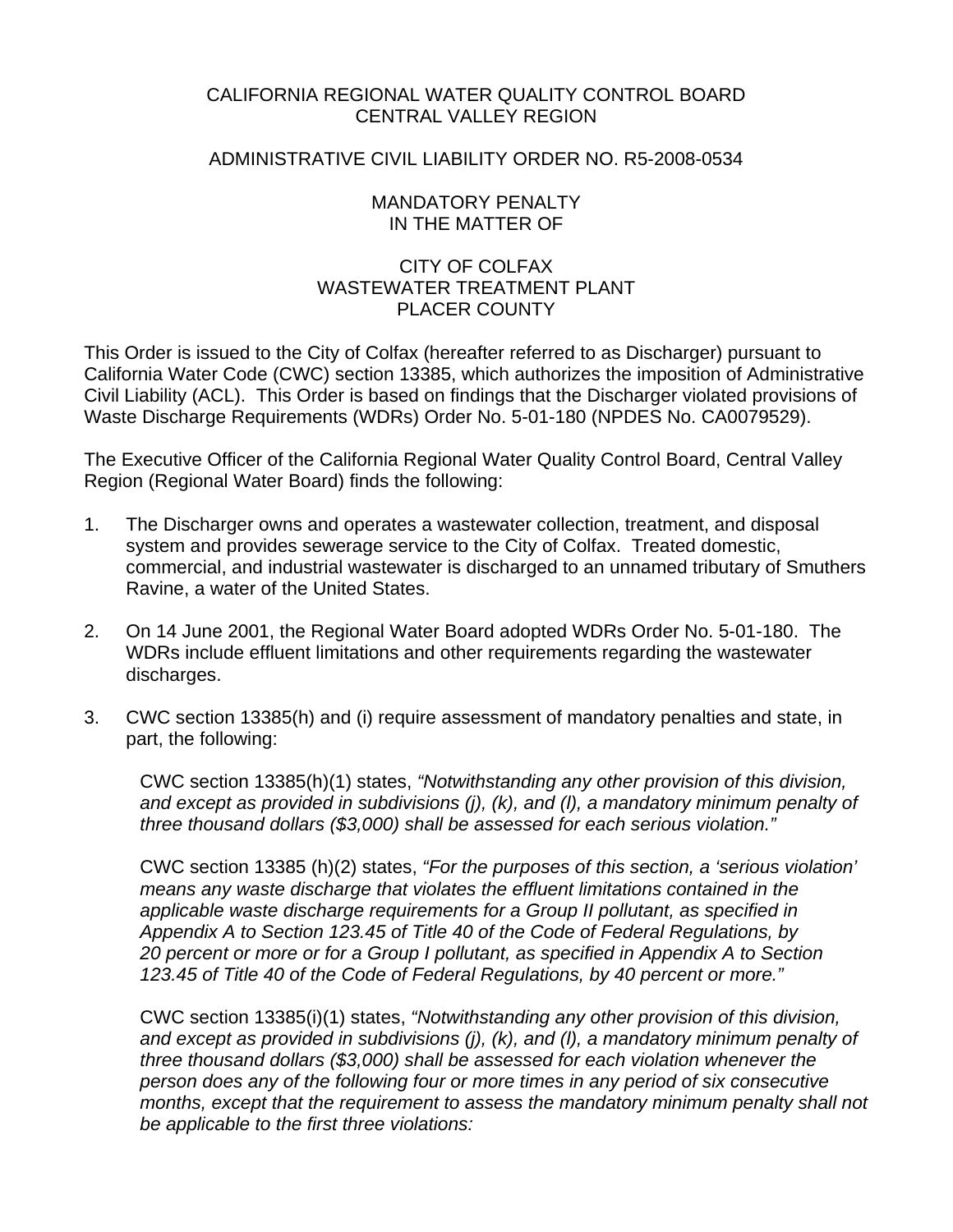- *A) Violates a waste discharge requirement effluent limitation.*
- *B) Fails to file a report pursuant to Section 13260.*
- *C) Files an incomplete report pursuant to Section 13260.*
- *D) Violates a toxicity effluent limitation contained in the applicable waste discharge requirements where the waste discharge requirements do not contain pollutantspecific effluent limitations for toxic pollutants."*
- 4. CWC section 13323 states, in part:

*"Any executive officer of a regional board may issue a complaint to any person on whom administrative civil liability may be imposed pursuant to this article. The complaint shall*  allege *the act or failure to act that constitutes a violation of law, the provision authorizing civil liability to be imposed pursuant to this article, and the proposed civil liability."*

- 5. On 5 December 2003, the Regional Water Board adopted Administrative Civil Liability Order No. R5-2003-0167 in the amount of \$351,000 for Mandatory Minimum Penalties (MMPs) from 1 January 2000 through 31 March 2003. The Regional Water Board has acknowledged that the Discharger completed a previous compliance project in lieu of payment of the penalty, and considers this prior matter resolved.
- 6. WDRs Order No. 5-01-180 Effluent Limitations No. B.1.a. include, in part, the following effluent limitations:

| Constituent                   | <u>Unit</u>          | Monthly<br><u>Average</u> | 7-dav<br><b>Average</b> | Daily<br>Maximum |
|-------------------------------|----------------------|---------------------------|-------------------------|------------------|
| BOD <sup>1</sup>              | mg/L                 | 10 <sup>2</sup>           | $15^{2}$                | $25^2$           |
|                               | lbs/day <sup>3</sup> | 16.7                      | 25                      | 41.7             |
| <b>Total Suspended Solids</b> | mg/L                 | 10 <sup>2</sup>           | $15^2$                  | $25^2$           |
|                               | lbs/day <sup>3</sup> | 16.7                      | 25                      | 41.7             |

1 <sup>1</sup> 5-day, 20°C biochemical oxygen demand (BOD)<sup>2</sup> To be accertained by a 24-bour composite

- <sup>2</sup> To be ascertained by a 24-hour composite<br><sup>3</sup> Based upon a design treatment capacity of 0.20 mgd (*x* mg/L x 8.345 x 0.2 mgd = *y* lbday)
- 7. WDRs Order No. 5-01-180 Effluent Limitations No. B.1.b. states in part: "*Effluent shall not exceed the following limits until 14 June* **2006**."

| Constituent              | Units     | <b>Monthly Median</b> | Daily Maximum |
|--------------------------|-----------|-----------------------|---------------|
| Total Coliform Organisms | MPN/100mL | 23                    | 500           |
| <b>Chlorine Residual</b> | mq/L      |                       | 0.02          |

8. WDRs Order No. 5-01-180 Effluent Limitations No. B.1.c. states in part: "*Effluent shall not exceed the following limits after 14 June* **2006**."

|             |       | 7-dav | 4-Dav   | Daily           | 1-Hour |         |
|-------------|-------|-------|---------|-----------------|--------|---------|
|             |       | Media | Average | Average Average |        | Daily   |
| Constituent | Jnits | --    |         |                 |        | Maximum |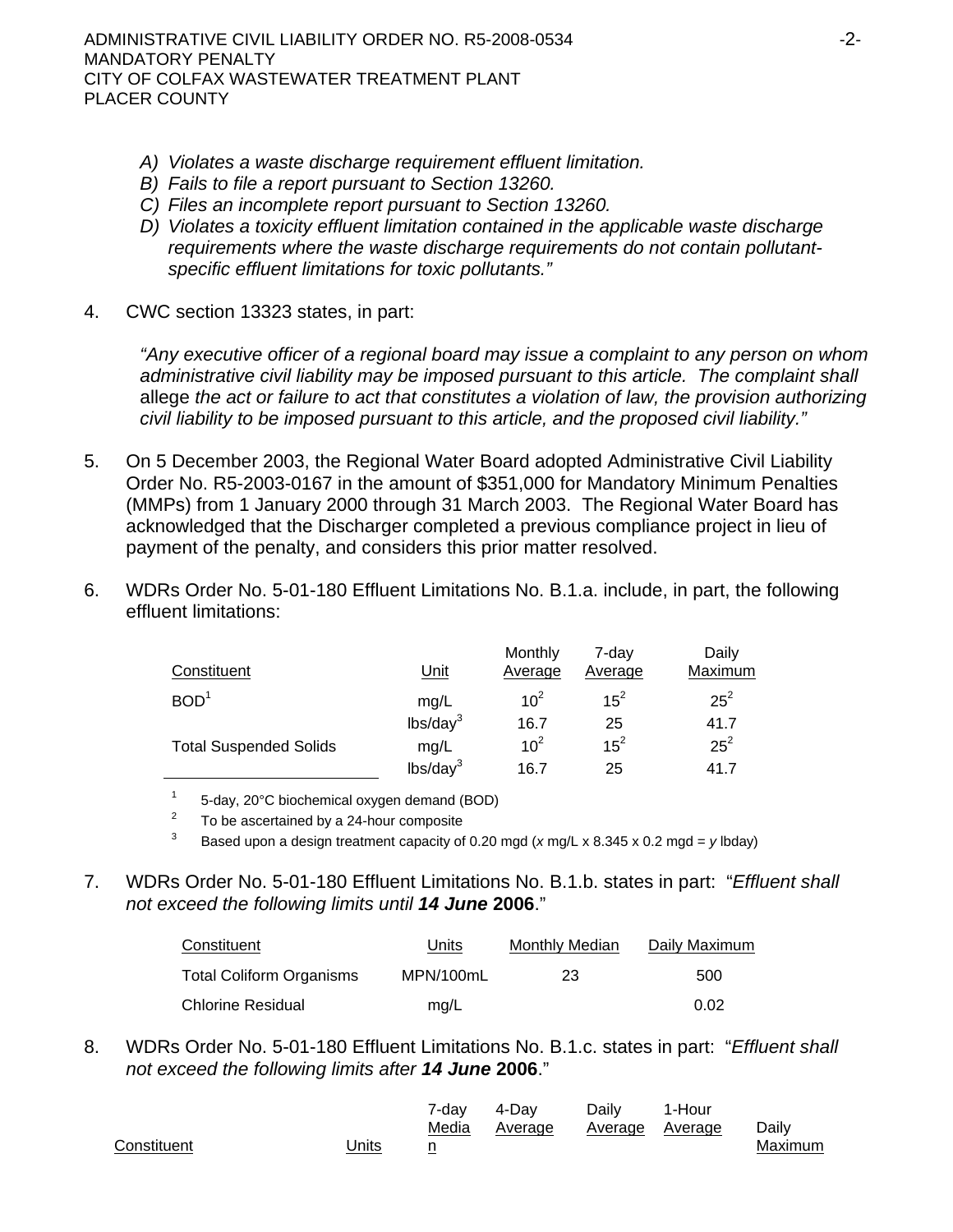ADMINISTRATIVE CIVIL LIABILITY ORDER NO. R5-2008-0534 -3- MANDATORY PENALTY CITY OF COLFAX WASTEWATER TREATMENT PLANT PLACER COUNTY

| <b>Total Coliform Organisms</b> | MPN/100mL | $2.2^4$ |      | $23^{\circ}$ |
|---------------------------------|-----------|---------|------|--------------|
| Chlorine Residual               | mg/L      | 0.01    | 0.02 |              |
| Turbidity                       | NTU       |         |      | ∽            |

 $4$  7-Day Median based on previous seven daily sample results

5 In a 30 day period, only a single sample may exceed 23 MPN/100mL

- 9. WDRs Order No. 5-01-180 Effluent Limitations No. B.3 states: "*The discharge to the receiving water shall not have a pH less than 6.5 nor greater than 8.5."*
- 10. According to the Discharger's self-monitoring reports, the Discharger committed twentyfour (24) serious Group I violations of the above effluent limitations contained in Order No. 5-01-180 during the period beginning 1 April 2003 and ending 31 December 2007. The violations are defined as serious because measured concentrations of Group I constituents exceeded maximum prescribed levels by more than 40 percent on these occasions. The mandatory minimum penalty for these serious violations is **seventy-two thousand dollars (\$72,000)**.
- 11. According to the Discharger's self-monitoring reports, the Discharger committed nine (9) serious violations of the above effluent limitations for Group II constituents contained in Order No. 5-01-180 during the period beginning 1 April 2003 and ending 31 December 2007. The violations are defined as serious because measured concentrations of Group II constituents exceeded maximum prescribed levels by more than 20 percent on these occasions. The mandatory minimum penalty for these serious violations is **twenty-seven thousand dollars (\$27,000)**.
- 12. According to the Discharger's self-monitoring reports, the Discharger committed forty-five (45) non-serious violations of the above effluent limitations contained in Order No. 5-01-180 during the period beginning 1 April 2003 and ending 31 December 2007. Fortyfive (45) of the non-serious violations are subject to mandatory penalties under CWC section 13385(i)(1) because these violations were preceded by three or more similar violations within a six-month period. The mandatory minimum penalty for these nonserious violations is **one hundred thirty-five thousand dollars (\$135,000).**
- 13. The total amount of the mandatory penalties assessed for the cited effluent violations is **two hundred thirty-four thousand dollars (\$234,000).** A detailed list of the cited effluent violations is included in Attachment A, a part of this Order.
- 14. CWC section 13385 (k) states:

*"(1) In lieu of assessing all or a portion of the mandatory minimum penalties pursuant to subdivisions (h) and (i) against a publicly owned treatment works serving a small community, the state board or the regional board may elect to require the publicly owned treatment works to spend an equivalent amount towards the completion of a compliance project proposed by the publicly owned treatment works, if the state board or the regional board finds all of the following:*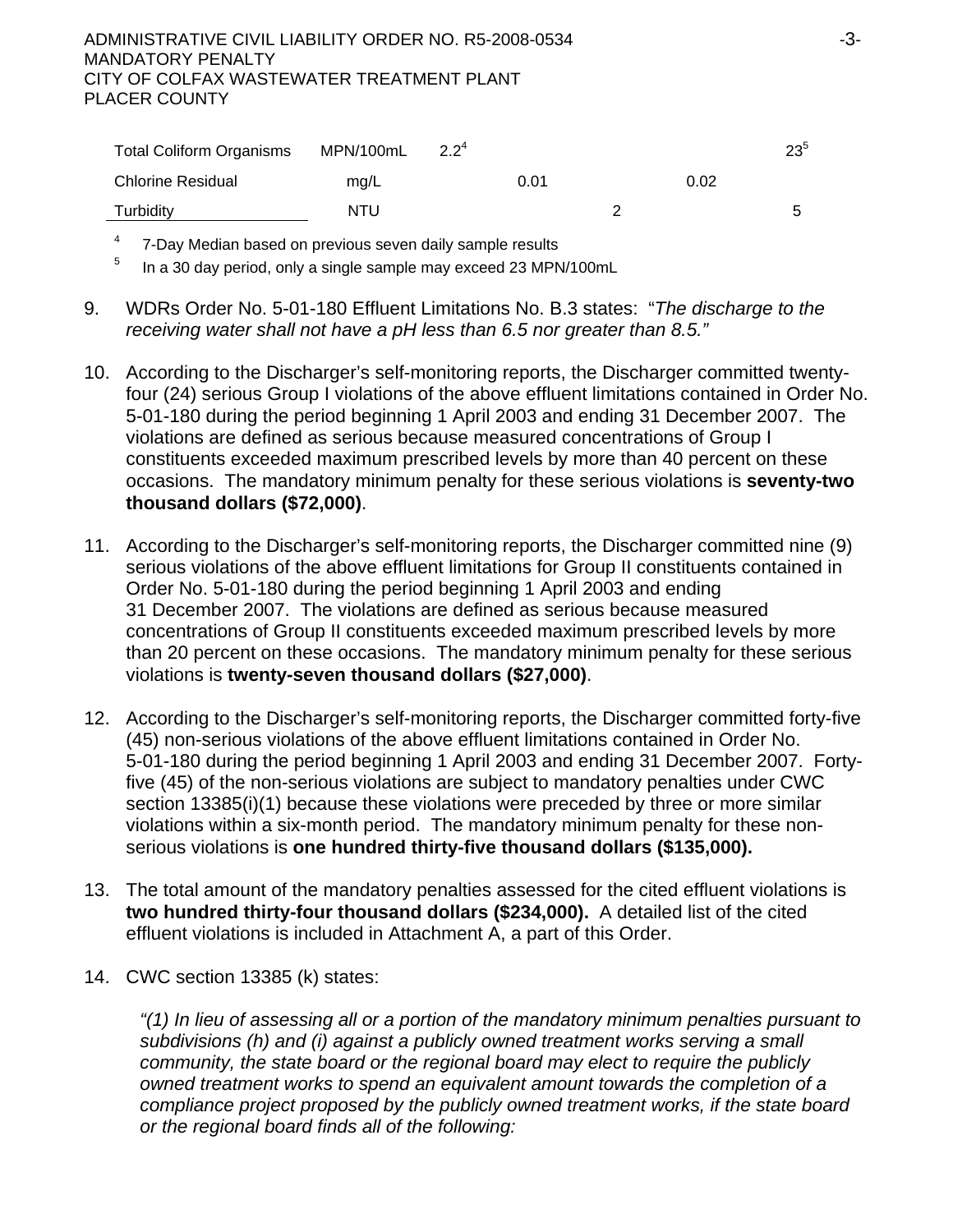*(A) The compliance project is designed to correct the violations within five years.* 

*(B) The compliance project is in accordance with the enforcement policy of the state board, excluding any provision in the policy that is inconsistent with this section.* 

*(C) The publicly owned treatment works has prepared a financing plan to complete the compliance project.* 

*(2) For the purposes of this subdivision, 'a publicly owned treatment works serving a small community' means a publicly owned treatment works serving a population of 10,000 persons or fewer or a rural county, with a financial hardship as determined by the state board after considering such factors as median income of the residents, rate of unemployment, or low population density in the service area of the publicly owned treatment works."* 

- 15. Staff at the State Water Resources Control Board has determined that the City of Colfax Wastewater Treatment Plant is a publicly owned treatment works serving a small community within the meaning of CWC section 13385(k)(2).
- 16. The Discharger is in the process of spending an estimated \$9,993,000 on a compliance project to construct a new wastewater treatment plant to meet effluent limitations that will correct the violations. Of this amount, \$2,000,000 is from a grant and cannot be used to offset the mandatory minimum penalties. The new plant will consist of a biological treatment process, coagulation system, filtration, ultra-violet disinfection, and mechanical sludge dewatering. On 2 June 2008, the City's engineer submitted a detailed outline of the project, the construction schedule, and a listing of project costs. This project outline is incorporated into this Order by reference. When the compliance project is completed, the Discharger will have expended in excess of the mandatory minimum penalty that is required by CWC sections 13385(h) and (i).
- 17. The Regional Water Board finds that the Compliance Project has been designed to correct the violations that have led to the issuance of this Administrative Civil Liability Order within five years, that the project is in accordance with the enforcement policy of the State Water Board, and that the Discharger has appropriate financing to complete the project.
- 18. Issuance of this Administrative Civil Liability Order to enforce CWC Division 7, Chapter 5.5 is exempt from the provisions of the California Environmental Quality Act (Pub. Resources Code section 21000 et seq.), in accordance with California Code of Regulations, title 14, section 15321(a)(2).
- 19. On 15 March 2007, the Regional Water Board explicitly delegated to the Executive Officer the authority to issue orders to assess administrative civil liability where the matter is not contested by the discharger. (Resolution R5-2007-0009).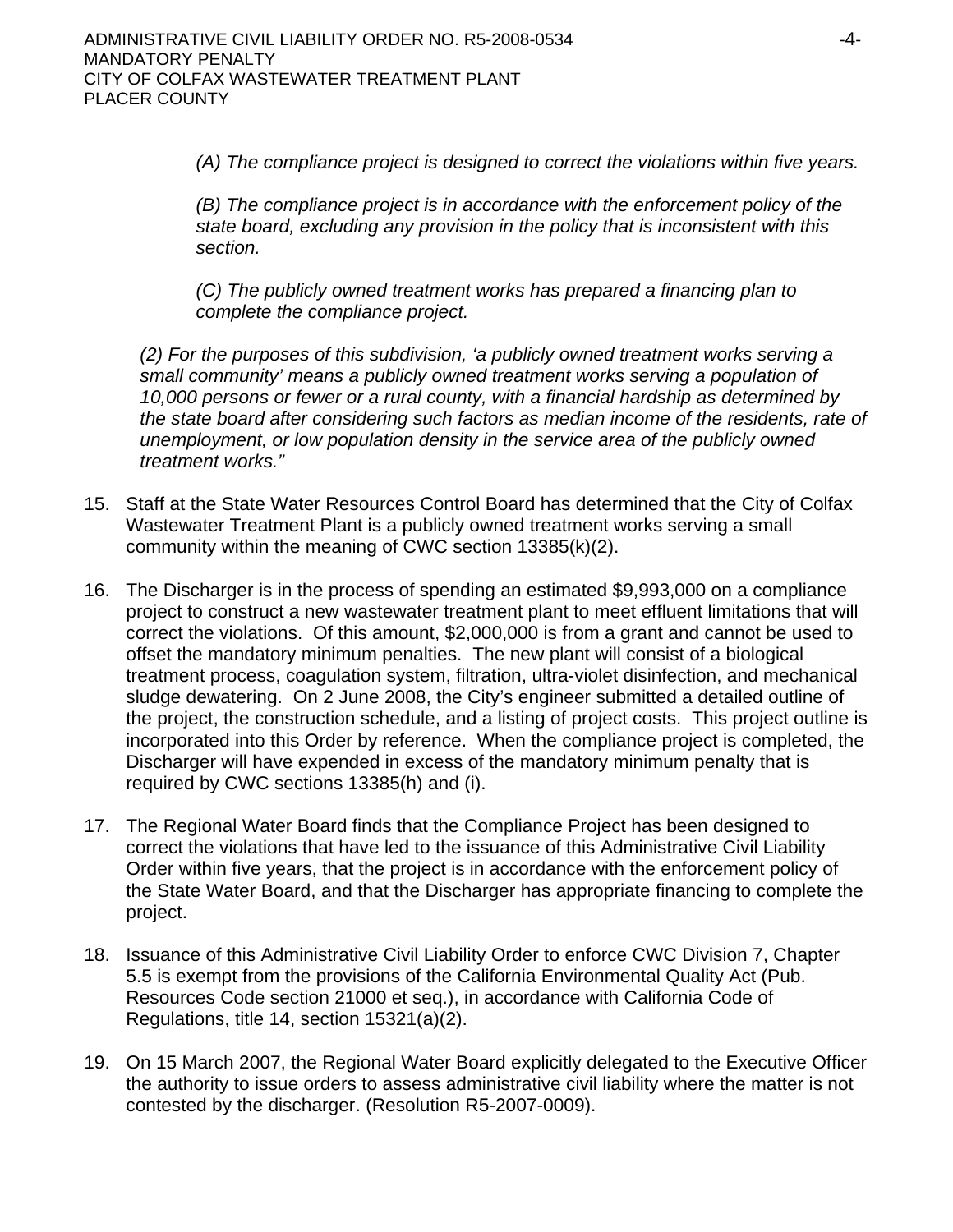20. Any person aggrieved by this action of the Regional Water Board may petition the State Water Board to review the action in accordance with CWC section 13320 and California Code of Regulations, title 23, sections 2050 and following. The State Water Board must receive the petition by 5:00 p.m., 30 days after the date that this tentative Order becomes final, except that if the thirtieth day following the date that this tentative Order becomes final falls on a Saturday, Sunday, or state holiday, the petition must be received by the State Water Board by 5:00 p.m. on the next business day. This tentative Order is set to become final on 10 September 2008. Copies of the law and regulations applicable to filing petitions may be found on the Internet at:

[http://www.waterboards.ca.gov/public\\_notices/petitions/water\\_quality](http://www.waterboards.ca.gov/public_notices/petitions/water_quality) or will be provided upon request.

**IT IS HEREBY ORDERED** pursuant to California Water Code sections 13385(a), (h), (i), and (k), and Resolution R5-2007-009, that:

- 1. The City of Colfax, its agents, successors and assigns, shall be assessed an Administrative Civil Liability in the amount of **two hundred thirty-four thousand dollars (\$234,000)**.
- 2. The entire \$234,000 penalty shall be suspended if the Discharger complies with the following time schedule to complete its compliance project:

| Task                                                                                   | <b>Compliance Date</b> |
|----------------------------------------------------------------------------------------|------------------------|
| Complete Construction of Wastewater Treatment Plant, as<br>described in Finding No. 17 | 1 November 2008        |
| Full Operation of Wastewater Treatment Plant, as described in<br>Finding No. 17        | 1 January 2009         |
| Submit final documentation of Compliance Project costs                                 | 1 January 2009         |

- 3. A progress report shall be submitted on or before each of the above compliance dates. The report shall describe the work undertaken to comply with this Order.
- 4. The Executive Officer may extend the abovementioned deadlines if the Discharger demonstrates that unforeseeable contingencies have created delays, provided that the Discharger continues to undertake all appropriate measures to meet the deadlines. The discharger shall make any deadline extension request in writing. Under no circumstances may the completion of the Compliance Project extend past five (5) years from the issuance of this Order.
- 5. The Discharger must obtain explicit approval from the Executive Officer for any significant departures from the project outline submitted by the City's engineer on 2 June 2008. Failure to obtain approval for any significant departures will result in the assessment of the full amount of the suspended mandatory minimum penalty.
- 6. If, in the judgment of the Executive Officer, the Discharger fails to complete the compliance project in accordance with the specified time schedule or fails to construct the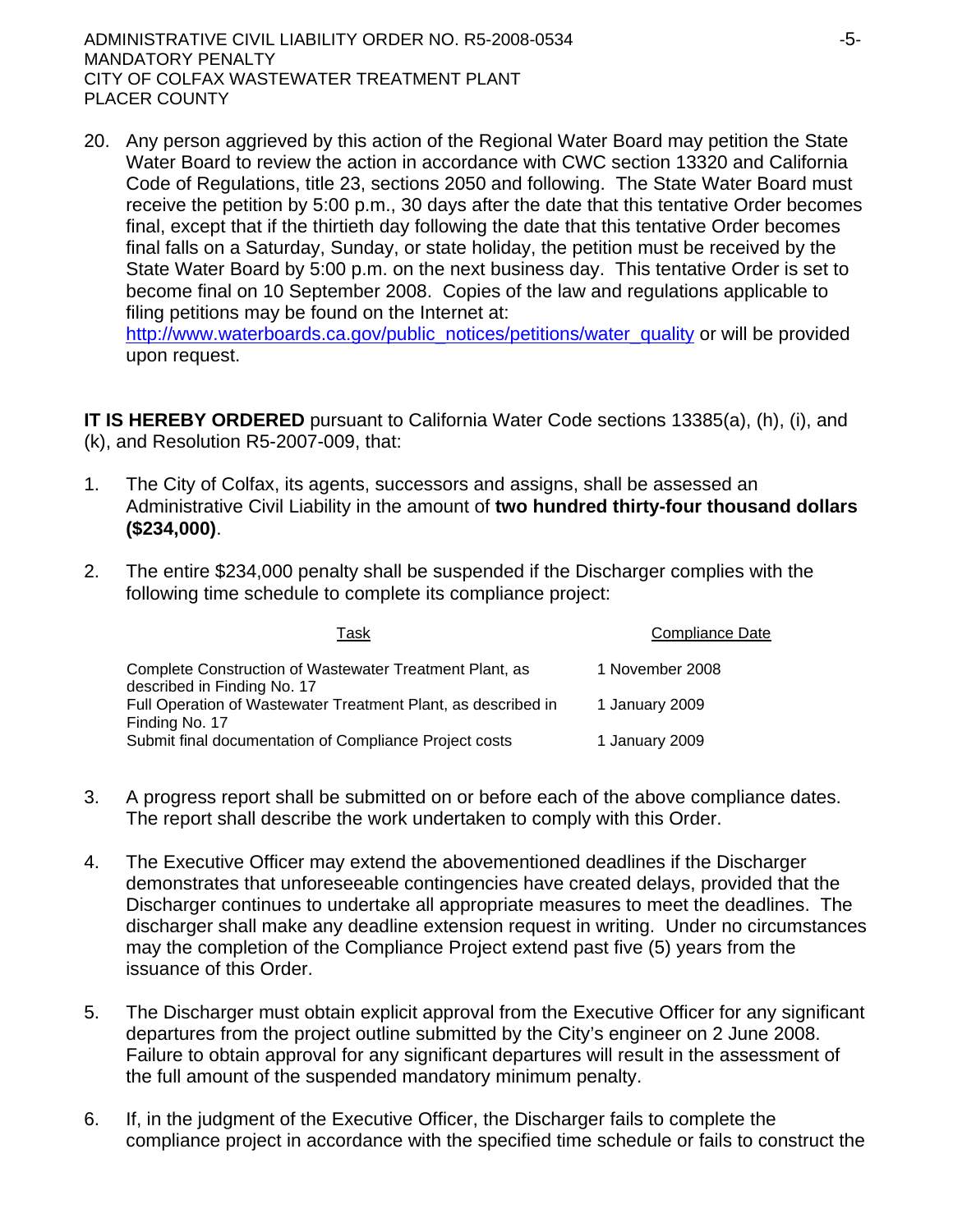compliance project in accordance with the project outline submitted by the City's engineer on 2 June 2008 without obtaining Regional Water Board approval, the suspended mandatory minimum penalty **(\$234,000)** must be paid within 30 days of notification by the Executive Officer of such failure.

7. This Order constitutes a settlement of the violations herein mentioned. Notice of this settlement was published on the Regional Water Board's website and was provided to all interested parties on 18 June 2008, and the 30-day public notice and comment period mandated by Federal regulations (40 CFR 123.27) has expired. This Order is effective immediately upon issuance.

PAMELA C. CREEDON, Executive Officer

10 September 2008

Attachment A: Record of Violations BLH: 09/10/08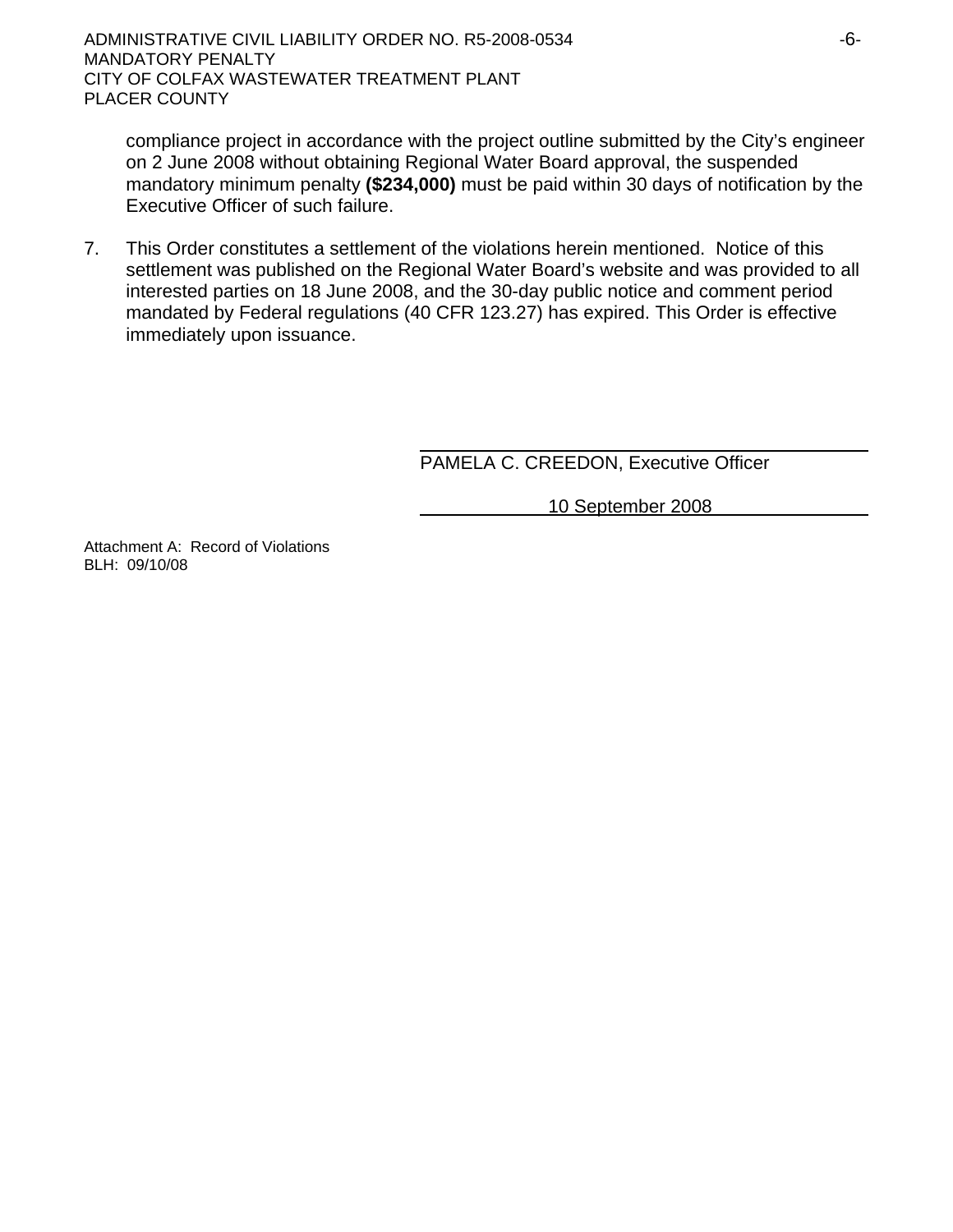## ATTACHMENT A ADMINISTRATIVE CIVIL LIABILITY ORDER NO. R5-2008-0534

## **City of Colfax Wastewater Treatment Plant**

|                |           | Violation   |              |              | Measure  |                        | Flow        |                          |
|----------------|-----------|-------------|--------------|--------------|----------|------------------------|-------------|--------------------------|
|                | Date      | <u>Type</u> | <b>Units</b> | <b>Limit</b> | <u>d</u> | Period Type            | <b>Rate</b> | <b>Remarks</b>           |
| 1              | 2-Apr-03  | <b>BOD</b>  | mg/l         | 25           | 37       | Daily                  |             | 1                        |
| $\overline{2}$ | 2-Apr-03  | <b>BOD</b>  | lbs/day      | 41.7         | 99       | Daily                  | 0.25        | 1                        |
| 3              | 5-Apr-03  | <b>BOD</b>  | mg/l         | 15           | 37       | Weekly                 |             | 1                        |
| 4              | 30-Apr-03 | <b>BOD</b>  | mg/l         | 10           | 19       | Monthly                |             | $\mathbf{1}$             |
| 5              | 10-May-03 | <b>BOD</b>  | mg/l         | 15           | 20       | Weekly                 |             | 4                        |
| 6              | 31-May-03 | <b>BOD</b>  | mg/l         | 10           | 14       | Monthly                |             | 4                        |
| $\overline{7}$ | 7-Jun-03  | <b>BOD</b>  | mg/l         | 15           | 18       | Weekly                 |             | 4                        |
| 8              | 30-Jun-03 | <b>BOD</b>  | mg/l         | 10           | 14       | Monthly                |             | 4                        |
| 9              | 5-Jul-03  | <b>BOD</b>  | mg/l         | 15           | 22       | Weekly                 |             | 1                        |
| 10             | 5-Jul-03  | <b>BOD</b>  | lbs/day      | 25           | 29       | Weekly<br>Instantaneou | 0.12        | 4                        |
| 11             | 16-Jul-03 | pH          | pH units     | 6.5          | 6.3      | s                      |             | 4                        |
| 12             | 18-Jul-03 | pH          | pH units     | 6.5          | 6.2      | Instantaneou<br>s      |             | 4                        |
|                |           |             |              |              |          | Instantaneou           |             |                          |
| 13             | 21-Jul-03 | pH          | pH units     | 6.5          | 6.4      | s                      |             | 4                        |
|                |           |             |              |              |          | Instantaneou           |             |                          |
| 14             | 23-Jul-03 | pH          | pH units     | 6.5          | 6.2      | s<br>Instantaneou      |             | 4                        |
| 15             | 25-Jul-03 | pH          | pH units     | 6.5          | 6.4      | S                      |             | 4                        |
| 16             | 31-Jul-03 | <b>BOD</b>  | mg/l         | 10           | 17       | Monthly                |             | $\mathbf{1}$             |
| 17             | 31-Jul-03 | <b>BOD</b>  | lbs/day      | 16.7         | 21       | Monthly                | 0.13        | 4                        |
|                |           |             |              |              |          | Instantaneou           |             |                          |
| 18             | 31-Jul-03 | pH          | pH units     | 6.5          | 6.3      | S                      |             | 4                        |
| 19             | 4-Aug-03  | pH          | pH units     | 6.5          | 6.4      | Instantaneou<br>s      |             | 4                        |
| 20             | 6-Aug-03  | <b>BOD</b>  | mg/l         | 25           | 51       | Daily                  |             | 1                        |
| 21             | 6-Aug-03  | <b>BOD</b>  | lbs/day      | 41.7         | 58       | Daily                  | 0.12        | 4                        |
| 22             | 9-Aug-03  | <b>BOD</b>  | mg/l         | 15           | 51       | Weekly                 |             | 1                        |
| 23             | 9-Aug-03  | <b>BOD</b>  |              | 25           | 58       | Weekly                 | 0.12        | 1                        |
|                |           |             | lbs/day      |              |          | Instantaneou           |             |                          |
| 24             | 11-Aug-03 | pH          | pH units     | 6.5          | 6.2      | - S                    |             | 4                        |
|                |           |             |              |              |          | Instantaneou           |             |                          |
| 25             | 13-Aug-03 | pH          | pH units     | 6.5          | 6.4      | s                      |             | 4                        |
| 26             | 15-Aug-03 | pH          | pH units     | 6.5          | 6        | Instantaneou<br>s      |             | 4                        |
|                |           |             |              |              |          | Instantaneou           |             |                          |
| 27             | 18-Aug-03 | pH          | pH units     | 6.5          | 6.2      | s                      |             | 4                        |
| 28             | 20-Aug-03 | <b>BOD</b>  | mg/l         | 25           | 122      | Daily                  |             | 1                        |
| 29             | 20-Aug-03 | <b>BOD</b>  | lbs/day      | 41.7         | 157      | Daily                  | 0.1         | 1                        |
|                |           |             |              |              |          | Instantaneou           |             |                          |
| 30             | 20-Aug-03 | pH          | pH units     | 6.5          | 6.2      | s<br>Instantaneou      |             | $\overline{\mathcal{A}}$ |
| 31             | 22-Aug-03 | pH          | pH units     | 6.5          | 6.3      | s                      |             | 4                        |
|                |           |             |              |              |          |                        |             |                          |

RECORD OF VIOLATIONS (1 April 2003 – 31 December 2007) MANDATORY PENALTIES (Data reported under Monitoring and Reporting Program No. 5-01-180)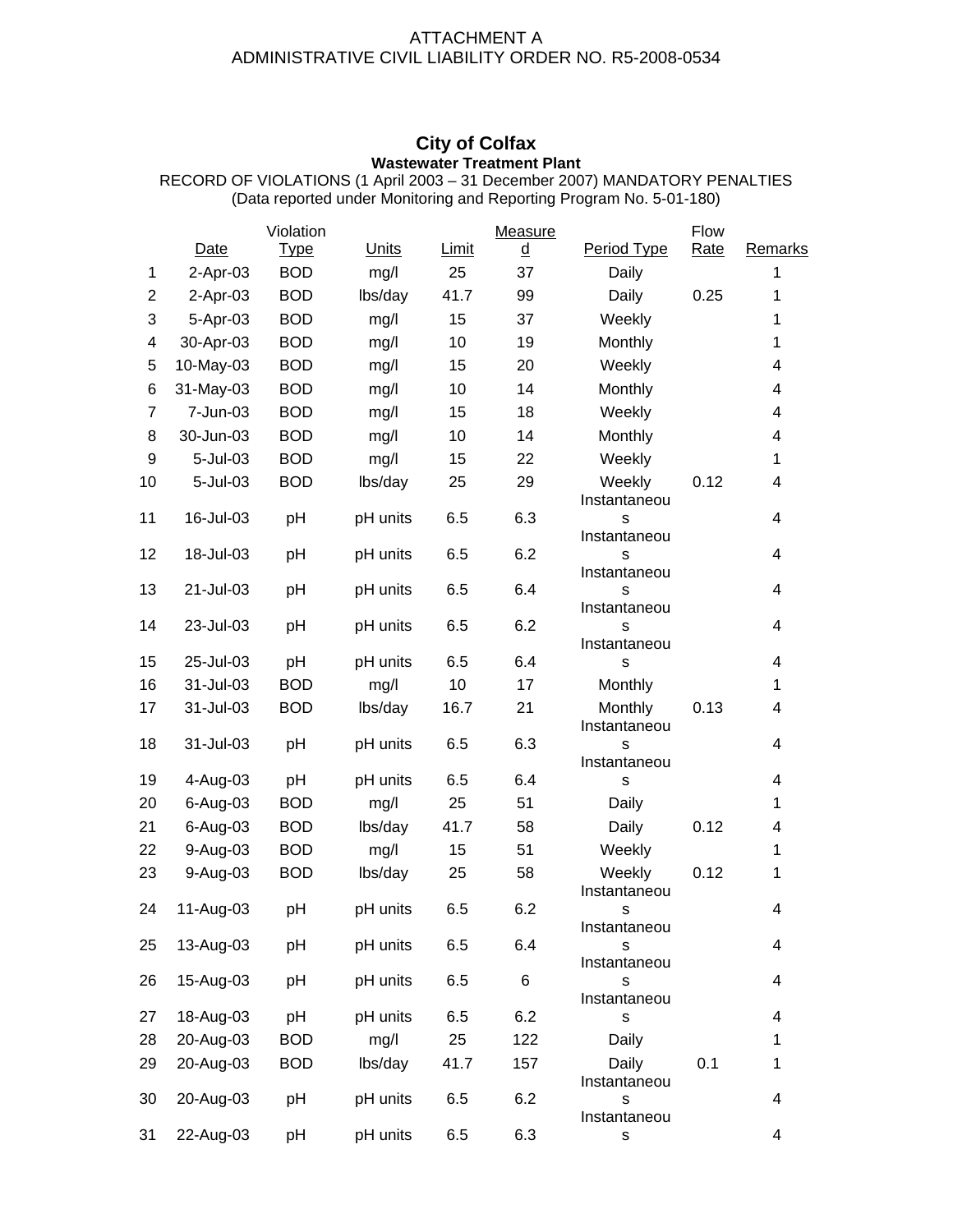### ATTACHMENT A and the set of the set of the set of the set of the set of the set of the set of the set of the set of the set of the set of the set of the set of the set of the set of the set of the set of the set of the set CITY OF COLFAX WASTEWATER TREATMENT FACILITY ADMINISTRATIVE CIVIL LIABILITY ORDER NO. R5-2008-0534

|    |           | Violation   |                      |              | Measure  |                         | <b>Flow</b> |                |
|----|-----------|-------------|----------------------|--------------|----------|-------------------------|-------------|----------------|
|    | Date      | <b>Type</b> | Units                | <b>Limit</b> | <u>d</u> | Period Type             | Rate        | Remarks        |
| 32 | 23-Aug-03 | <b>BOD</b>  | mg/l                 | 15           | 122      | Weekly                  |             | 1              |
| 33 | 23-Aug-03 | <b>BOD</b>  | lbs/day              | 25           | 157      | Weekly<br>Instantaneou  | 0.1         | $\mathbf 1$    |
| 34 | 25-Aug-03 | pH          | pH units             | 6.5          | 6.2      | S<br>Instantaneou       |             | 4              |
| 35 | 27-Aug-03 | pH          | pH units             | 6.5          | 6.2      | s<br>Instantaneou       |             | 4              |
| 36 | 29-Aug-03 | pH          | pH units             | 6.5          | 6.1      | s                       |             | 4              |
| 37 | 31-Aug-03 | <b>BOD</b>  | mg/l                 | 10           | 87       | Monthly                 |             | 1              |
| 38 | 31-Aug-03 | <b>BOD</b>  | lbs/day              | 16.7         | 108      | Monthly<br>Instantaneou | 0.11        | 1              |
| 39 | 3-Sep-03  | pH          | pH units             | 6.5          | 5.8      | S                       |             | 4              |
| 40 | 1-Oct-03  | <b>BOD</b>  | mg/l                 | 25           | 28       | Daily<br>Instantaneou   |             | 4              |
| 41 | 1-Oct-03  | pH          | pH units             | 6.5          | 6.3      | S                       |             | 4              |
| 42 | 4-Oct-03  | <b>BOD</b>  | mg/l                 | 15           | 28       | Weekly                  |             | 1              |
| 43 | 18-Oct-03 | <b>BOD</b>  | mg/l                 | 15           | 23       | Weekly                  |             | 1              |
| 44 | 31-Oct-03 | <b>BOD</b>  | mg/l                 | 10           | 26       | Monthly                 |             | $\mathbf{1}$   |
| 45 | 8-Nov-03  | <b>BOD</b>  | mg/l                 | 15           | 17       | Weekly<br>Instantaneou  |             | 4              |
| 46 | 26-Nov-03 | pH          | pH units             | 6.5          | 6.3      | S                       |             | 4              |
| 47 | 30-Nov-03 | <b>BOD</b>  | mg/l                 | 10           | 14       | Monthly                 |             | 4              |
| 48 | 18-Feb-04 | <b>TSS</b>  | mg/l                 | 25           | 27       | Daily                   |             | 4              |
| 49 | 21-Feb-04 | <b>TSS</b>  | mg/l                 | 15           | 27       | Weekly                  |             | 1              |
| 50 | 24-Feb-04 | <b>TSS</b>  | lbs/day              | 25           | 27       | Weekly                  | 0.16        | 4              |
| 51 | 29-Feb-04 | <b>TSS</b>  | mg/l                 | 10           | 18       | Monthly                 |             | 1              |
| 52 | 29-Feb-04 | <b>TSS</b>  | lbs/day              | 16.7         | 17.4     | <b>Monthly</b>          | 0.13        | 4              |
| 53 | 31-Mar-04 | <b>TSS</b>  | mg/l<br>MPN/100m     | 10           | 12       | Monthly                 |             | 4              |
| 54 | 6-Jun-04  | Coliform    |                      | 500          | 1600     | Daily                   |             | 4              |
| 55 | 12-Aug-04 | Chlorine    | mg/l                 | 0.02         | 0.1      | Daily<br>Instantaneou   |             | $\overline{2}$ |
| 56 | 1-Sep-04  | pH          | pH units             | 6.5          | 6.3      | S                       |             | 4              |
| 57 | 30-Sep-04 | <b>TSS</b>  | mg/l                 | 10           | 11       | Monthly                 |             | 4              |
| 58 | 31-Oct-04 | <b>TSS</b>  | mg/l                 | 10           | 11       | Monthly                 |             | 4              |
| 59 | 29-Nov-04 | Chlorine    | mg/l                 | 0.02         | 1        | Daily<br>Instantaneou   |             | $\overline{2}$ |
| 60 | 29-Nov-04 | pH          | pH units<br>MPN/100m | 6.5          | 5.9      | S                       |             | 4              |
| 61 | 25-Mar-05 | Coliform    |                      | 500          | 900      | Daily                   |             | 4              |
| 62 | 5-Jun-05  | Chlorine    | mg/l                 | 0.02         | 0.1      | Daily                   |             | 2              |
| 63 | 8-Jun-05  | Chlorine    | mg/l                 | 0.02         | 0.5      | Daily                   |             | $\overline{2}$ |
| 64 | 15-Jun-05 | Chlorine    | mg/l<br>MPN/100m     | 0.02         | 0.3      | Daily                   |             | $\overline{c}$ |
| 65 | 5-Aug-05  | Coliform    |                      | 500          | 900      | Daily                   |             | 4              |